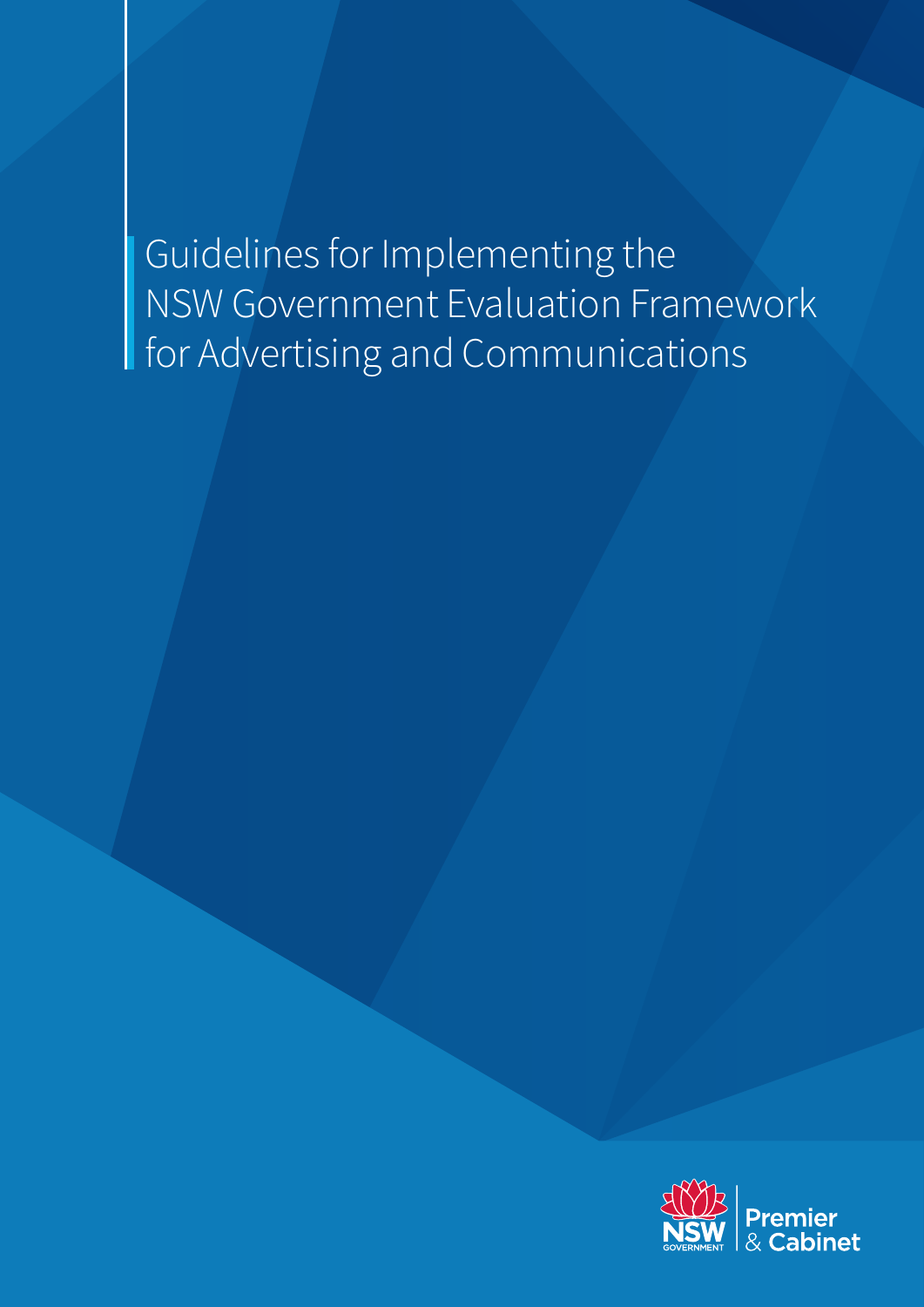**The NSW Government Evaluation Framework for strategic communication, incorporating the NSW Government Evaluation Model and the Evaluation Implementation Matrix for strategic communication, should be interpreted and applied noting the following guidelines.**

All communication program or campaign<sup>1</sup> planning should start with **SMART communication**<br> **1 objectives** – i.e., objectives that are specific, measurable, achievable, relevant, and time-bound.<br>
SMART objectives are char **objectives** – i.e., objectives that are specific, measurable, achievable, relevant, and time-bound. SMART objectives are characterised by the following:

- **Specific** communication objectives should contain numbers such as target volumes or percentages and dates (e.g., 'to increase target audience awareness of the new land zoning laws to 75% or more by 30 June' or 'to gain 10,000 registrations by 1 December');
- **Measurable** three key features that make communication objectives measurable are (a) they should be specific as noted above; (b) baseline data should be available for postprogram comparison (see Note 3); and (c) evaluation should be planned as part of strategic communication planning to ensure that necessary data collection is incorporated and budget is set aside;
- **Achievable** formative research such as review of relevant literature and case studies (see Note 9) can identify whether the proposed communication objectives are realistic (e.g., have similar programs elsewhere achieved the intended results);
- **Relevant** communication objectives must align with and support overarching organisation objectives. In addition, communication objectives should take account of the needs and interests of stakeholders and publics (see Note 2);
- **Time-bound** the deadline for achievement of objectives should be stated.

**2 Communication objectives should directly support one or more government policies or priorities and/or organisation objectives.** In addition, corporate and social responsibility (CSR) requires that communication objectives **also should be developed with consideration of the needs and interests of stakeholders, publics, and society in general.** Communication objectives that serve the needs of an organisation, but disadvantage some stakeholders, publics, or sectors of society (e.g., social welfare or the environment) are not corporately or socially responsible. This holistic approach to setting communication objectives is illustrated by the bidirectional arrows in the framework.

**Baseline data** is important for evaluation of outcomes and impact (e.g., through pre- and postprogram comparative analysis). For example, in the first example objective above, evaluation of increased target audience awareness will require data on pre-campaign levels of awareness. Collection of baseline data should be part of *formative* evaluation (i.e., ex-ante) conducted during the 'inputs' stage (see Note 4).

The identification of strategic communication in stages as inputs, activities, outputs, outcomes, and<br>
impact is based on program logic models that are widely-used in program planning and evaluation<br>
within public administ within public administration, education, and international development. For example:

- The NSW Government Evaluation Framework closely aligns with the five-stage *Kellogg Foundation program logic model2* .
- The University of Wisconsin Extension Program (UWEX) program logic model<sup>3</sup> separates outcomes into **short-term, medium-term, and long-term,** with long-term outcomes equating to impact. (See Note 6.)
- Similar program logic models have been developed and are used by the largest volunteer non-profit organisation in the United States, United Way4 .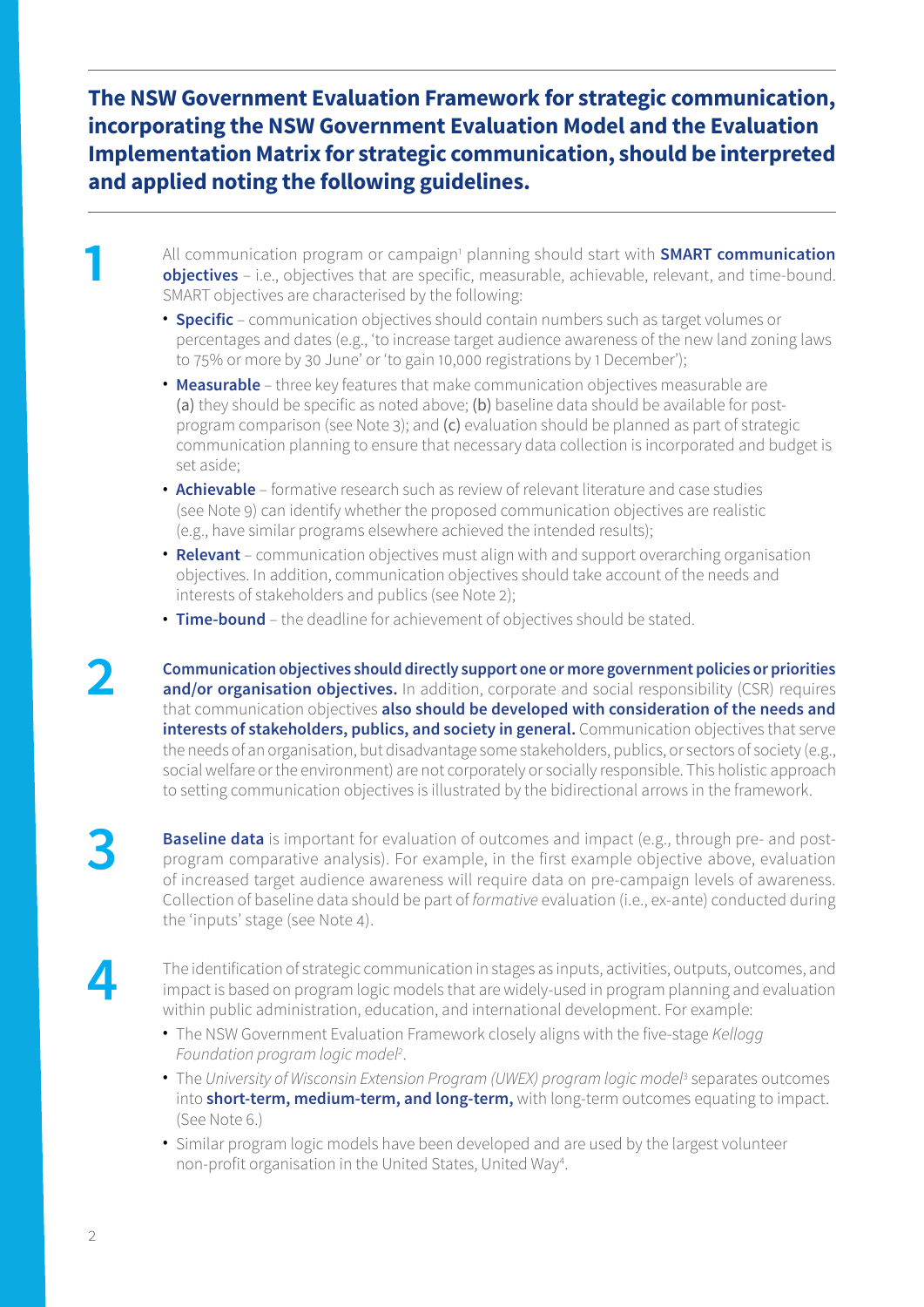These types of models can be **used for planning and evaluation of all types of strategic communication** including paid media advertising, media publicity, events, publications, Web sites, etakeholder engagement, and intern stakeholder engagement, and internal organisational communication, as well integrated campaigns – although different methods are used for evaluating different types of objectives at various stages. (See Note 14 and the accompanying Evaluation Implementation Matrix.)

**6 Some program logic models for communication use slightly different terms for the key stages.** 

For example, the International Association for Measurement and Evaluation of Communication (AMEC) uses six-stages in the *AMEC Integrated Evaluation Framework* (inputs, activities, outputs, outtakes, outcomes, and impact) . 'Outtakes' is a term used in public relations literature to refer to short-term interim outcomes in the process of communication such as audience attention and awareness of messages. The NSW Government evaluation framework for strategic communication notes that 'outcomes' are graduated in terms of timing and salience from short-term to mediumterm to long-term with different methods of evaluation applicable. What some refer to as 'outtakes' are incorporated within 'short-term outcomes' in the NSW Government evaluation framework for strategic communication.

The stages of inputs, activities, outputs, outcomes, and impact, while often shown as separate elements for ease of illustration, are not discrete stages in a simple linear process. In reality, **the stages overlan** For e **stages overlap.** For example, 'activities' continue during the stages of 'outcomes' and 'impact' to maintain effects. Also feedback and learning gained at each stage should be used to refine strategy and adjust tactics if necessary (see Note 8.)

**8 'Feedback loops'** are vital elements of the model. For example, if audiences are not responding to<br>an output such as advertising or an information Web site, it may be necessary to adjust strategy or an output such as advertising or an information Web site, it may be necessary to adjust strategy or even return to redesign some activities and outputs.

**9** The use of program logic models to identify the stages of strategic communication with feedback loops between stages highlights that **evaluation should be conducted progressively throughout programs** – not only at the end. Best practice recommends three types of evaluation:

- **Formative**, also referred to as ex-ante) conducted before programs begin (literature review, identifying baselines, gaining audience insights including channel preferences, and pre-testing are examples of formative evaluation);
- **Process** evaluation conducted during programs to track outputs and short-term outcomes;
- **Summative**, also referred to as ex-post, conducted after programs to evaluate outcomes and impact.<sup>6</sup>

The program logic model-based NSW Government Evaluation Framework for strategic communication<br>also draws on communication and media theories such as the steps of **information processing**<br>identified by W. J. McGuire and the identified by W. J. McGuire and the **communication-persuasion matrix**<sup>7</sup> . The AIDA model (attention, interest, desire, action) and similar models used in advertising is a derivative of McGuire's steps, although the full list of steps in information processing is much more extensive including exposure, attention, understanding, liking, retention, consideration, acquiring skills or knowledge, attitude change, intention, action/behaviour, and advocacy<sup>8</sup>. All of these steps in communication are reflected in the NSW Government Evaluation Framework for strategic communication.

**11** The NSW Government Evaluation Framework for strategic communication also aligns with models in public relations and corporate communication that overview the process of planning and program management including the **RACE model** of PR planning, which stands for *research, action, communication, evaluation*<sup>9</sup> ; the **ROPE model** which stands for *research, objectives, program/plan, evaluation*10; the expanded **RAISE model**11, which advocates *research, adaptation, implementation, strategy, implementation*; and the **ROSIE model**12, which slightly rearranges the stages as *research, objectives, strategies, implementation, evaluation*.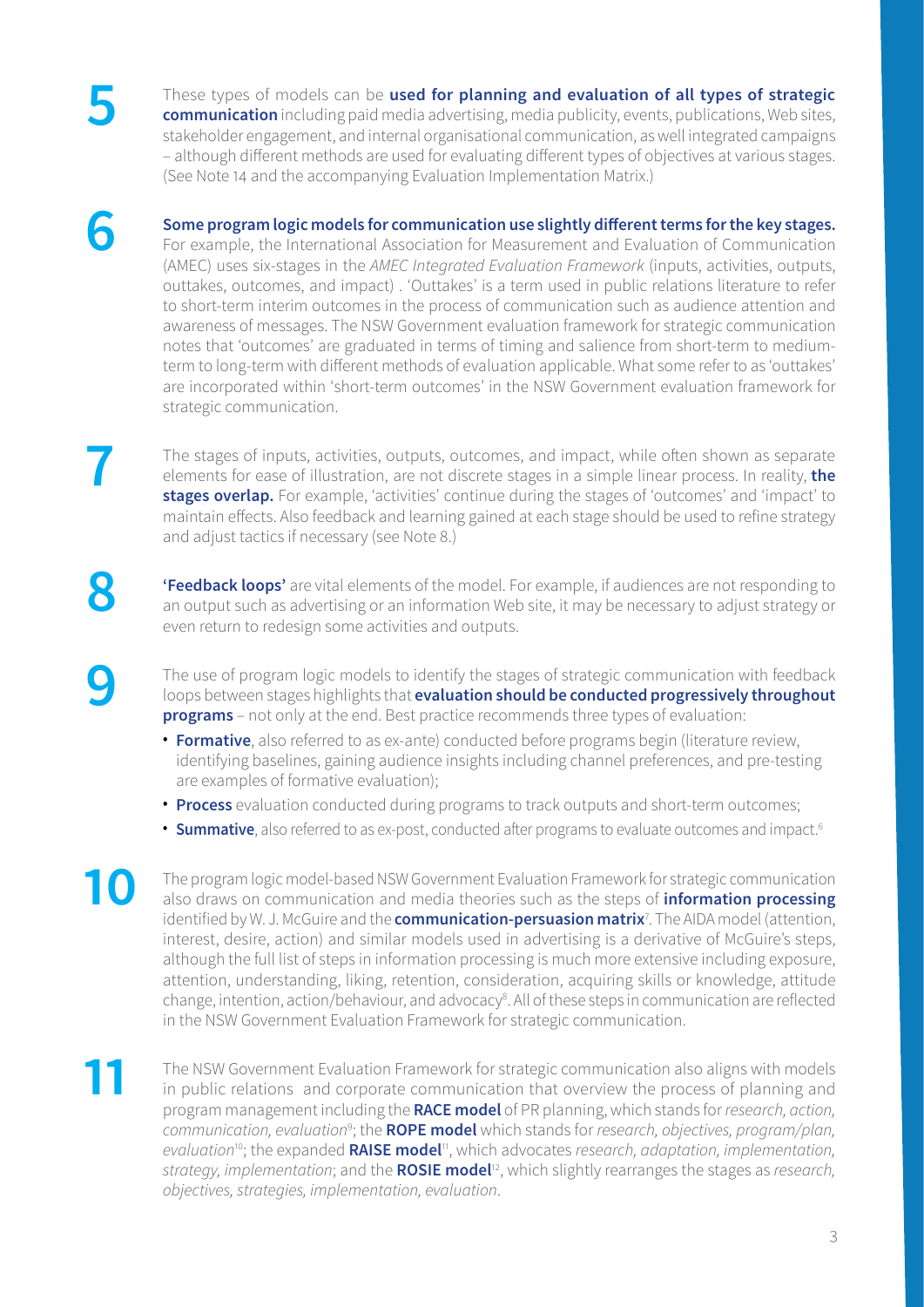**12 Stakeholders, publics, and society** are not only identified as 'targets' for information and/or persuasion<br>in the NSW Government Evaluation Framework for strategic communication. The framework illustrates that: in the NSW Government Evaluation Framework for strategic communication. The framework illustrates that:

- Stakeholders, publics, and society should be considered in setting communication objectives as recommended in Note 2 and during the 'inputs' stage of programs (e.g., understanding their needs, interests, preferred channels, etc.);
- Stakeholders, publics, and society will be 'targets' and receivers of information during the 'activities' and 'outputs' stages of programs, which are focussed on production, distribution, and exposure. During these stages, evaluation will necessarily quantify **what is distributed to stakeholders, publics, and society** (e.g., advertising, media publicity, Web site information, etc.) – hence there is a one-way arrow to stakeholders, publics, and society under 'outputs';
- However, communication 'activities' also should include dialogue, listening, collaboration, and relationship building. Evaluation of such activities should include identifying **the needs, concerns, and experiences of stakeholders, publics, and relevant sectors of society** in relation to the program and its messages. In evaluating 'outcomes' in particular, attention should focus on identifying the **response of stakeholders, publics, and relevant sectors of society**. Hence, a reversed one-way arrow under 'outcomes' indicates the importance of inviting and processing feedback and response from stakeholders, publics, and society;
- Whereas most evaluation frameworks and models highlight evaluation of impact only in terms of achievement of the objectives of the organisation, impact should be evaluated in terms of **impact on stakeholders, publics, and society** including any **unintended impacts** (positive or negative), not only intended impacts that serve the objectives and interests of the organisation. This bidirectional flow of impact is represented by a two-way arrow under 'impact'.

**13** Whereas most evaluation frameworks and models also fail to include context as a major determining variable, the NSW Government Evaluation Framework for strategic communication highlights that **all stages of communication from setting objectives and planning to impact occur within a dynamic economic, social, cultural, and political context**. Context should be considered in:

- Setting objectives (e.g., are the objectives appropriate, relevant, and achievable in the circumstances); and
- Conducting evaluation i.e., program **evaluation should include evaluation of context**. If the context changes, programs may need to be adjusted and sometimes objectives may need to be revised. For instance, if a major political event such as an election occurs, media and public focus will be diverted. Similarly, an economic recession can change government and public priorities. Evaluation of context should involve presentation of empirical data (i.e., evidence) to show the impact of context, not merely subjective claims.

While the process of planning and evaluating strategic communication and the key concepts and principles involved are overviewed in the framework, **users should refer to the accompanying**<br>**EVALUATION IMPLEMENTATION MATPIX EVALUATION IMPLEMENTATION MATRIX for further detail of key steps, metrics and milestones, and methods of evaluation**. Under each of the stages in the framework (inputs, activities, outputs, outcomes (short-term to long-term), and impact), the matrix provides:

- A **brief description** / definition of what the stage involves;
- The **key steps** in each stage (such as planning, production, distribution, reception, awareness, engagement, interest, attitude change, etc.);
- **Examples** of things that typically occur at each stage (e.g., placing advertising and writing and issuing media releases are 'outputs', while Web page views, downloads, and inquiries are 'shortterm outcomes' or 'outtakes');
- **Metrics and milestones** that can be collected or identified to provide empirical evidence of successful completion of each stage. In some cases, metrics (numbers) can be collected, such as media reach statistics, impressions, online views, etc. The term 'milestones' is used because in some cases numbers do not tell the story – e.g., strategic relationships might be demonstrated by signing of a partnership agreement or stakeholders agreeing to work collaboratively on a committee);
- **Methods** for generating evaluation data, including both formal and informal research methods and qualitative as well as quantitative research.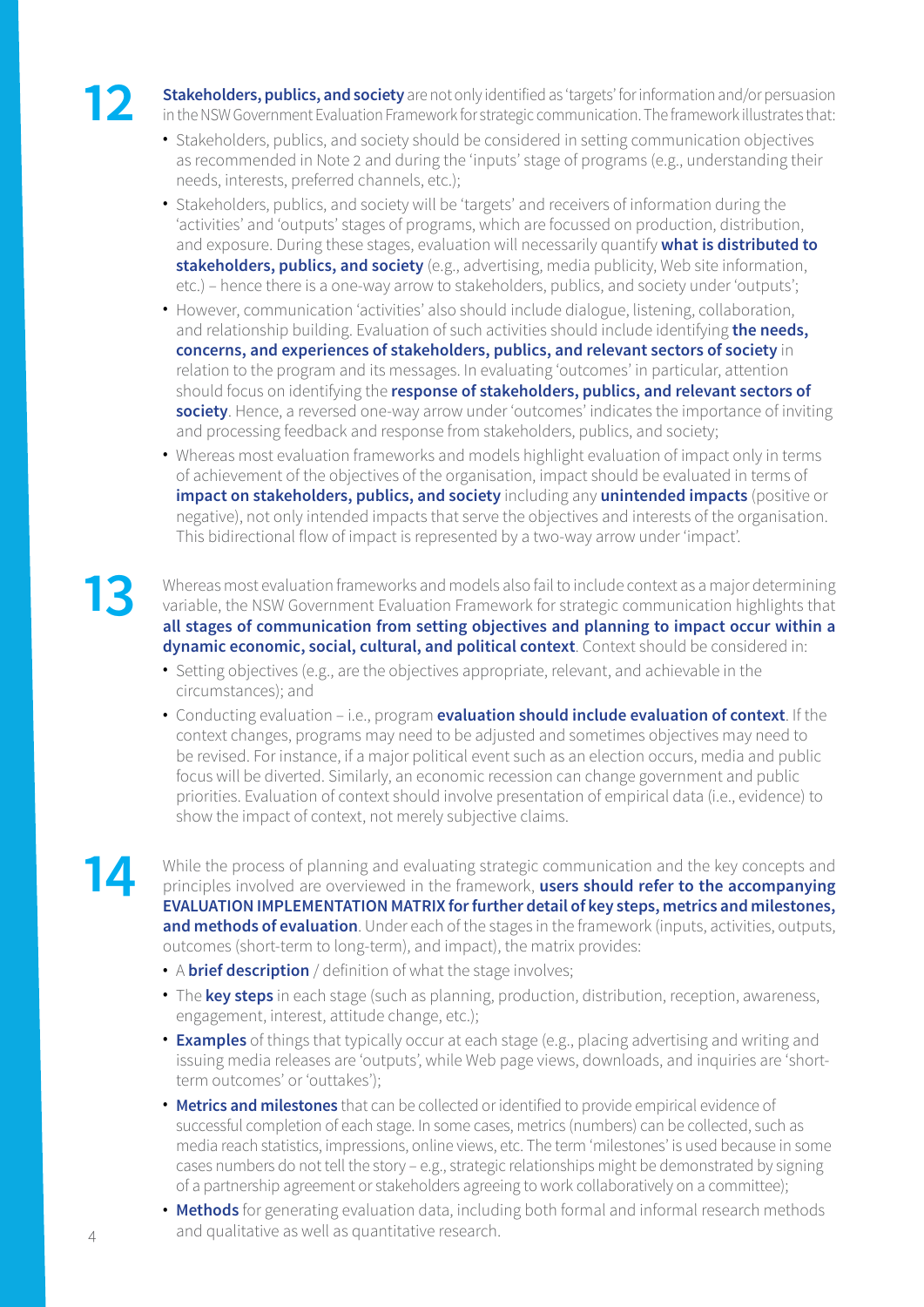The Evaluation Implementation Matrix is a customised 'matrix' to help practitioners implement<br>evaluation for all types of programs and for all levels of budget and time as follows: evaluation for all types of programs and for all levels of budget and time as follows:

- **The horizontal axis** The progressive stages of strategic communication from 'inputs' to 'impact' are arranged in columns across the matrix from left to right. The aim of evaluation should be to progress as far to the right of the matrix as possible – ideally to evaluating impact;
- **The vertical axis** The metrics, milestones and methods are arranged from simple/basic/low cost at the top of the respective sections in the matrix to sophisticated/advanced methods at the bottom of each section. The aim of evaluation should be to go as deep as possible at each stage to generate the most reliable empirical evidence.

The Evaluation Implementation Matrix includes **more than 45 examples of strategic communication**<br> **16** inputs, activities, outputs, outcomes, and impacts; 45 examples of metrics and milestones that **inputs, activities, outputs, outcomes, and impacts; 45 examples of metrics and milestones that can demonstrate progress and results at each stage; and 35 examples of research methods (informal and formal; quantitative and qualitative) that can be used for evaluation of strategic communication**. (Some methods can be used for evaluating more than one type of activity.) Evaluation of most programs will use only a few of the metrics/milestones and methods listed. The purpose of this matrix is to:

- **a** Arrange various metrics/milestones and methods to show what is appropriate to each stage in the process of communication (the columns); and
- **b** Show a 'menu' of options available in metrics/milestones and methods relevant to each stage from basic to advanced (the levels), with corresponding cost, time, and rigour implications.

17 All proposed NSW Government advertising campaigns costing more than \$50,000 in a 12-month period<br>must be submitted for **Advertising Submission Peer Review** and approval using the Advertising must be submitted for **Advertising Submission Peer Review** and approval using the *Advertising Submission and Report Template [Web link]*.

all proposed NSW Government advertising campaigns costing more than \$1 million in a 12-month<br>period must be submitted for **Advertising Submission Peer Review and Cabinet approval** using<br>the *Advertising Submission and Repo* the *Advertising Submission and Report Template [Web link].*

**19** An **Advertising Effectiveness Report** must be submitted within three (3) months of completion of all advertising campaigns costing \$50,000 or more in a 12-month period using the third section of the *Advertising Submi* all advertising campaigns costing \$50,000 or more in a 12-month period using the third section of the *Advertising Submission and Report Template [Web link].*

**20** Strategic communication activities such as media relations and publicity, social media engagement, Web sites, events, publications, etc. also should be evaluated in accordance with these guidelines and reported in a form determined by the relevant Director of Communication.